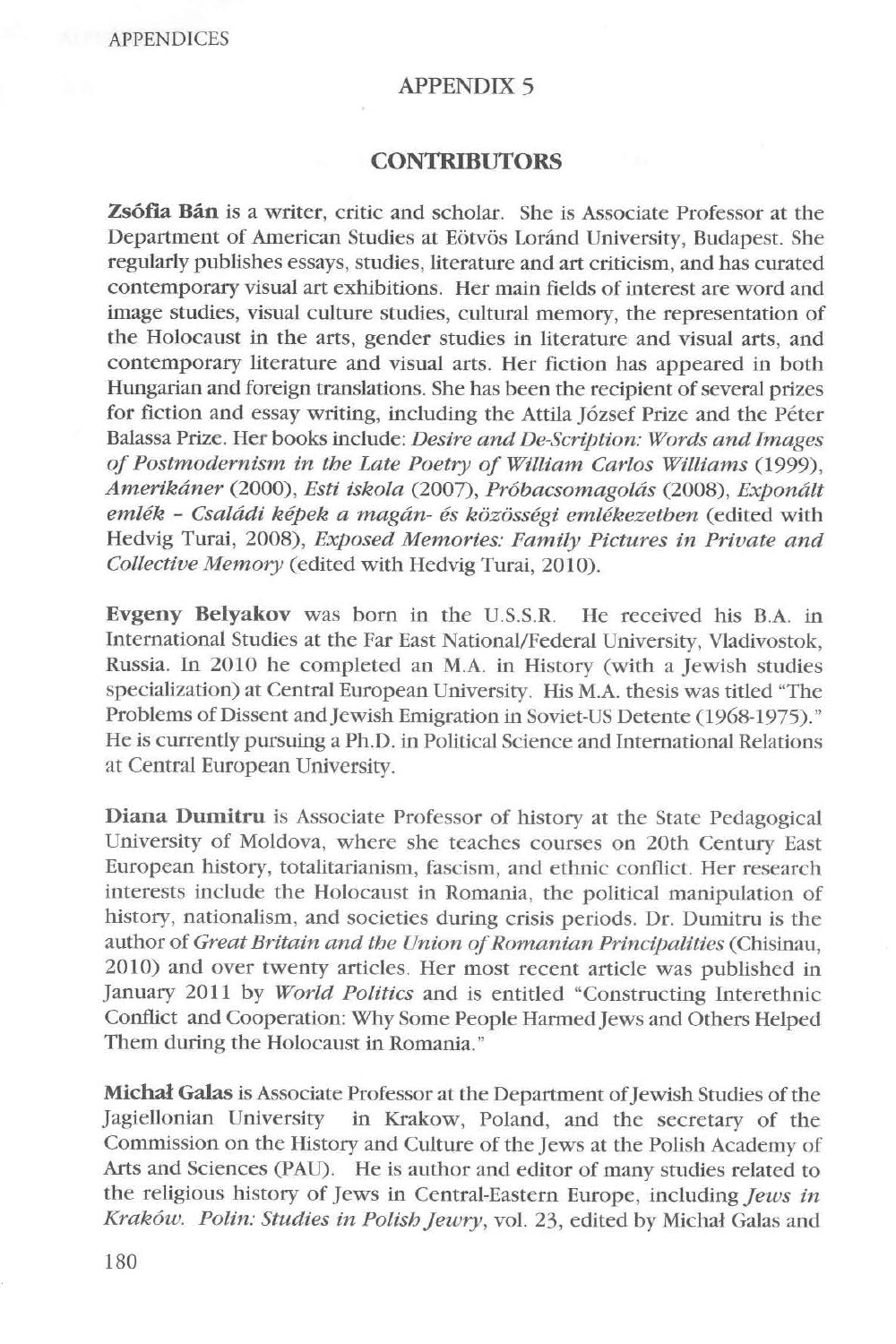Antony Polonsky, Oxford 2011; *Rabin Markus Jastrow i jego wizja reformy judaizmu. Studium z dziejów judaizmu w XIX wieku* (Rabbi Marcus Jastrow and his Vision of Reform of Judaism. Studies from the History of Judaism in the 19th Century), Krakow 2007; *Duchowoś Żydowska w Polsce* (Jewish) Spirituality in Poland), edited by Michal Galas, Krakow 2000. He was also a member of the Editorial Board of *The YTVO Encyclopedia of Jews ín Eastern Europe,* New Heaven - London 2008. His scholarly interests concentrate on modern Judaism and history of Jewish religious heritage in Poland. His recem research is dedicated to the influence of progressive Judaism in Poland till the Holocaust.

**András Kovács** is Professor in the Nationalism Studies Program and Academic Director of the Jewish Studies Program at Central European University. He received his Ph.D. in Sociology from ELTE University in Budapest, Hungary. His scholarship focuses on Jewish identity and antisemitism in post-war Europe; memory and identity; and socio-economic attitudes and political choice. His recent publications include "Jewish Groups and Identity Strategies in Post-Communist Hungary," in Zvi Gitelman, Barry Kosmin, András Kovács (eds.), New Jewish Identities (CEU Press, 2003); "Hungarian Jewish Politics from the End of the Second World War until the Collapse of Communism," in Ezra Mendelsohn (ed.), Jews and the State. Dangerous Alliances and the Perils of Privilege. Studies in Contemporary Jewry, XIX (Oxford University Press, 2004); "The Historians Debate about the Holocaust in Hungary, " in Lousie 0. Vasvári and Steven Tötösy de Zepetnek (eds.), Imre Kertész and Holocaust Literature (Purdue University Press, 2005); "Philosemitism as a resolution of cognitive dissonance? The case of post-communist Hungary," in Irene A. Diekmann, and EJke-Vera Kotowski (eds), Geliebter Feind, gehasster Freund. Antisemitismus und Philosemitismus in Geschichte und Gegenwart (Verlag für Berlin-Brandenburg, Berlin, 2009), and The Stanger at Hand. Antisemitic Prejudices in Post-Communist Hungary (Brill, Leiden-Boston, 2011).

**Lukás Pfibyl,** born in Ostrava, Czech Republic, studied Politics and Near Eastern Studies at Brandeis University and at Hebrew University in Jemsalem, Religion and Human Rights at the School of lnternational and Public Affairs CSIPA) at Columbia University in New York, History at Central European University in Budapest and Jewish philosophy in Sweden. In addition to various politics-related projects (particularly in the U.S.) he has published on various aspects of Jewish history and curated exhibitions at the Jewish Museum in Prague. He served as the first director of the European Shoah Legacy Institute. He wrote and directed *Forgotten Transports* (2008-2009) an award-winning series of four feature-length documentaries about remarkable strategies used to survive the Holocaust. He is currently working on new film projects.

**Pavel Vasilyev** is currently a first-year PhD student at St. Petersburg Institute of History of the Russian Academy of Sciences. After completing his undergraduate studies at St. Petersburg State University (Department of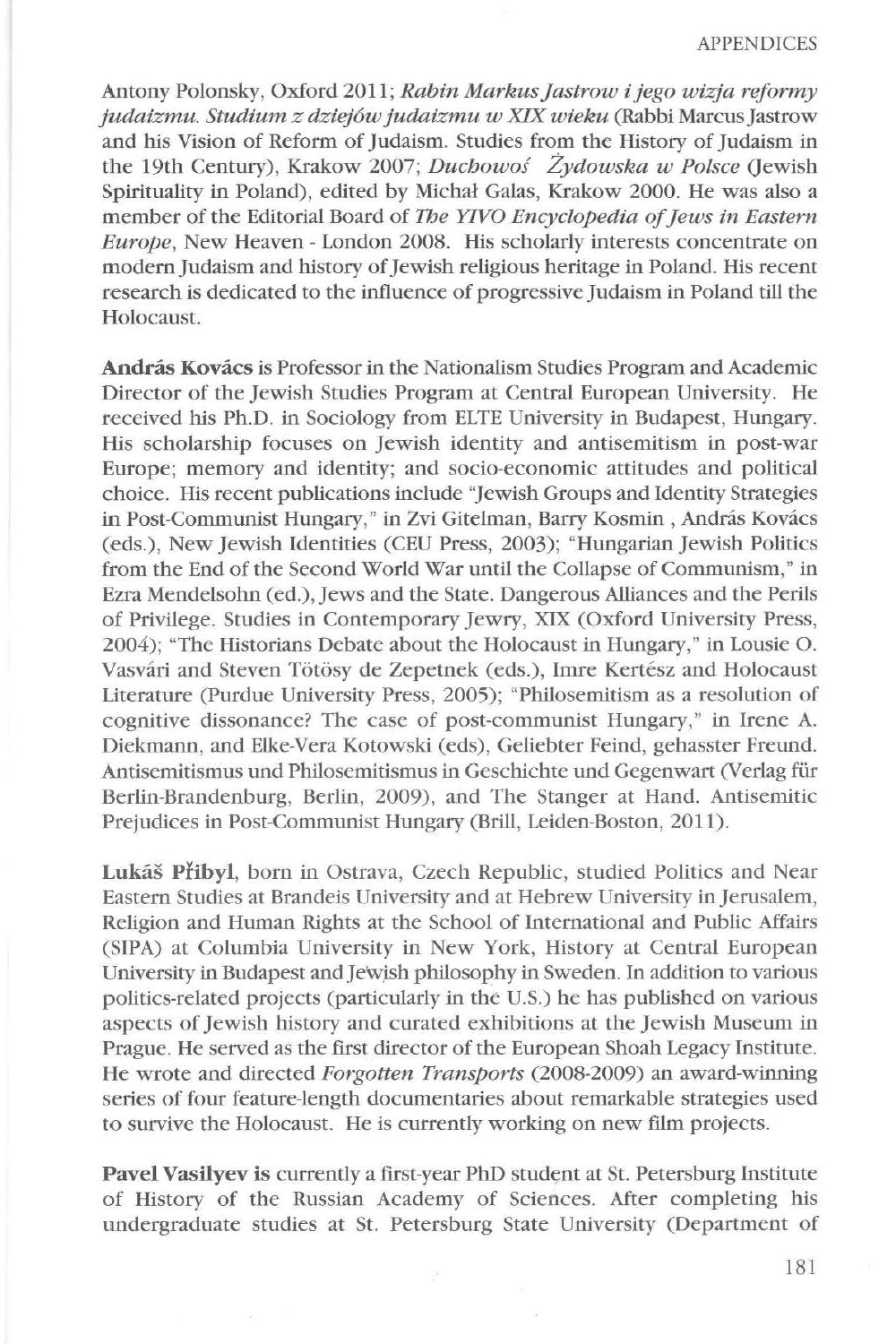#### APPENDICES

Modern Russian History), he completed his **M.A.** in History and Jewish Studies at Central European University. His research Iooks at the history of drug addiction, and in his M.A. dissertation ("Poisons of Civilization, Remnants of Capitalism, or Jewish Disease? Drug Addiction in Russian and German Medical Texts from the 1870s to the 1930s"), he compared Russian and German perspectives and integrated Jewish history into broader medical historical discourse. ln his doctoral dissertation, he plans to examine drug addiction and the evolution of drug policy in Russia from 1917 to the end of the 1920s. He is particularly interested in explaining why (and how) the Soviet authorities eventually decided that it was necessary to regulate recreational drugs and make the treatment of drug addicts compulsory. He has ten publications on drug addiction in Russian - and a forthcoming article in English in *Food and War in Twentieth Century Europe* (Ashgate, 2011).

**Yfaat Weiss** is a Professor at the Hebrew University of Jerusalem, where she is head of the School of History and head of the Franz Rosenzweig Minerva Research Center for German-Jewish Literature and Cultural History. She is a historian of twentieth-century German and Central European Jewry and of Israeli political culture, dealing especially with immigration, citizenship and cultural transfer from Central Europe to Israel. Her publications include: *Hebrew Youth. Lea Goldberg's Letters from the Province. Tel Aviv 2009.* edited together with Giddon Ticotsky (Hebrew); *Lea Goldberg: Lehrjahre in Deutschland 1930-1933,* Göttingen 2010 (= toldot. Essays zur jüdischen Geschichte und Kultur; Bd. 9); *Challenging Ethnic Citizenship: German and Israeli Perspectives on lmmigration,* New York 2002 (edited together with Daniel Levy); *Wadi Salib. A Confiscated Memory, Jerusalem (Tel Aviv 2007)*; *Staatsbürgerschaft und Ethnizitat. Deutsche und polnische Juden am Vorabend des Holocaust* (München, 2000) (= Schriftenreihe der Vierteljahrshefte für Zeitgeschichte); *Schicksalsgemeinschaft ím Wandel. jüdische Erziehung im nationalsozialistischen Deutschland 1933-1938*  (Hamburg 1991) (= Hamburger Beitrage zur Sozial- und Zeitgeschichte; Bd. 25).

**Liliane Weissberg** is Christopher H. Browne Distinguished Professor in Arts and Science and Professor of German and Comparative Literature at the University of Pennsylvania. She is the author of numerous essays on German and American literature, German-Jewish studies, and cultural theory; among her book publications is the critical edition of Hannah Arendt, *Rahel Varnhagen: The Life of a Jewess* (1997), *Cultural Memory and the Construction of ldentity* (with Dan Ben-Amos, 1999), *Romancing the Shadow: Poe and Race* (with]. Gerald Kennedy, 2001), and the forthcoming *Picture This! Writing with Photography* (with Karen Beckman), and *Hannah Arendt und die Frankfurter Schule.* She has recently completed a book 011 early German-Jewish autobiography, and is working on a book on Freud and the idea of acculturation.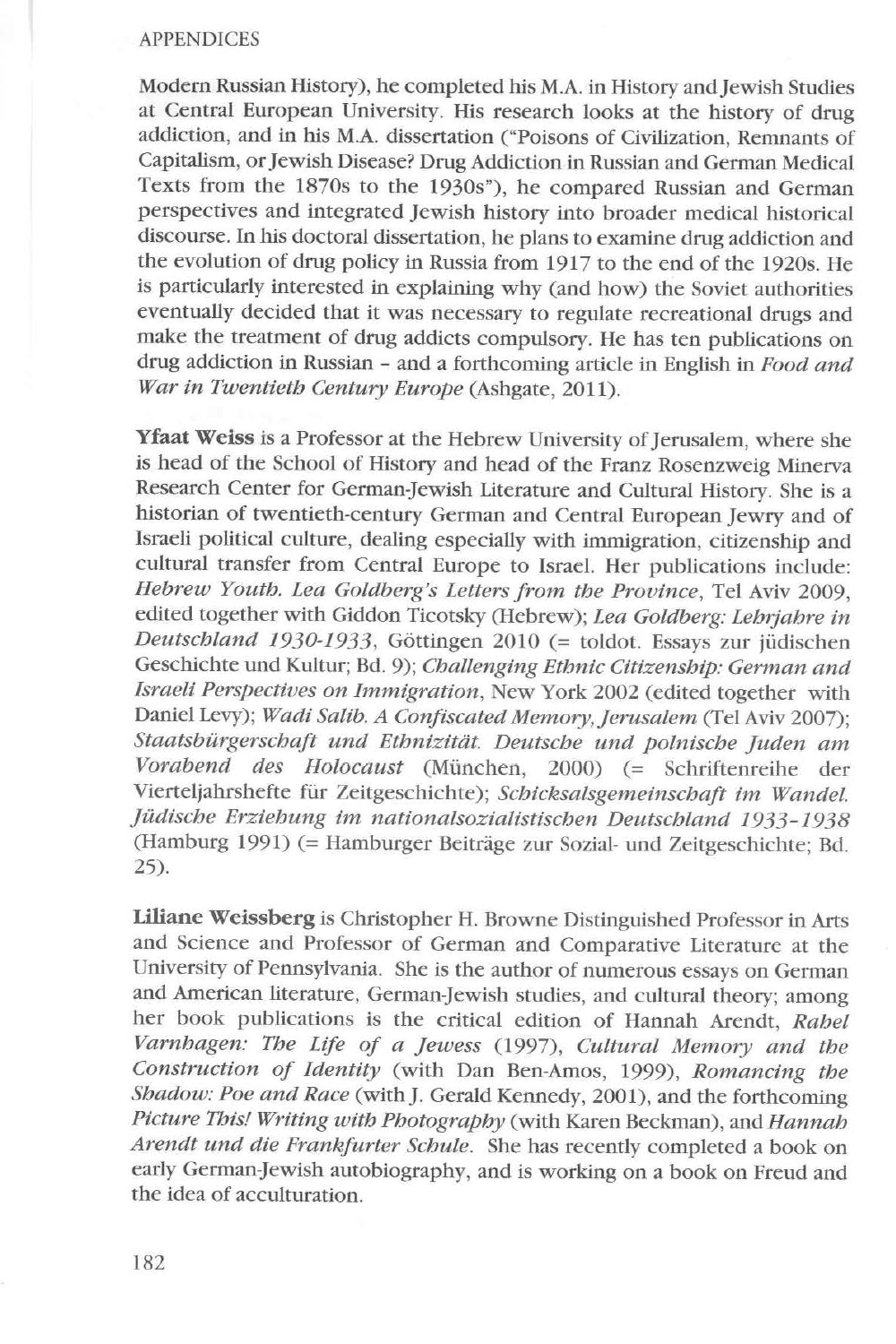**Mairav Zonszein** was born and raised in New York City and has been living in Israel since 1999. She earned her BA in English Literature and Middle East History from Tel Aviv University and her MA in Jewish Studies from Hebrew University, where her focus was on the role of Israel in contemporary Jewish identity. She then received a fellowship to do an MA at the Central European University in Nationalism studies, where she graduated summa cum laude. Mairav has worked in various nonprofit organizations in the US and Israel dealing with Israeli state and society and the Israeli-Palestinian conflict. She is a freelance journalist whose publications include *Haaretz, The Nation* and *Dissent.* She is currently based in Jerusalem and is a writer and editor with 972mag.com